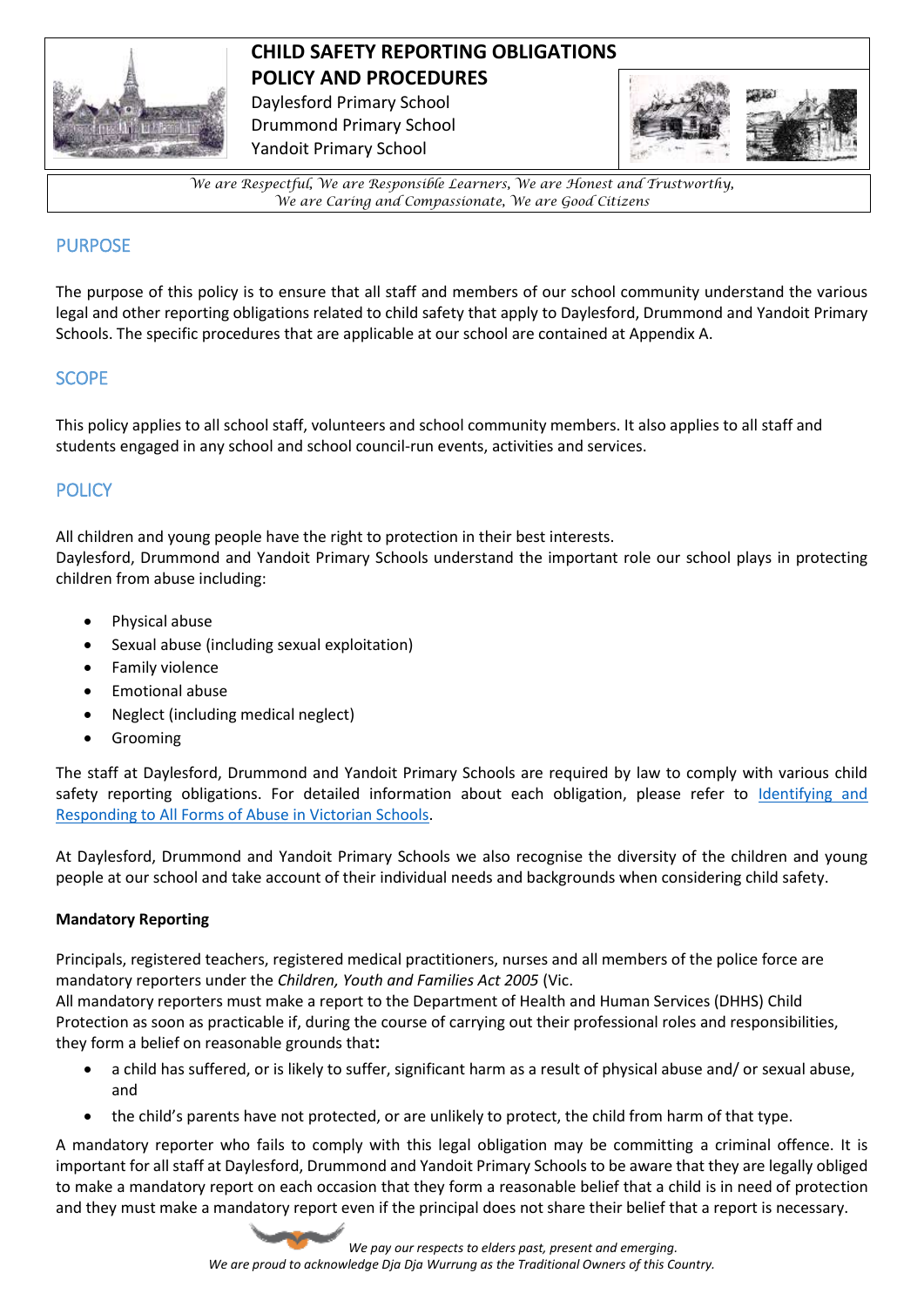At our school, all mandated school staff must undertake the *Mandatory Reporting and Other Obligations eLearning Module* annually.

For more information about Mandatory Reporting see the Department's *School Policy and Advisory Guide*: [Child](http://www.education.vic.gov.au/school/principals/spag/safety/Pages/childprotectobligation.aspx)  Protection – [Reporting Obligations.](http://www.education.vic.gov.au/school/principals/spag/safety/Pages/childprotectobligation.aspx)

## Child in need of protection

Any person can make a report to DHHS Child Protection (131 278 – 24 hour service) if they believe on reasonable grounds that a child is in need of protection.

The policy of the Department of Education and Training (DET) requires all staff who form a reasonable belief that a child is in need of protection to report their concerns to DHHS or Victoria Police, and discuss their concerns with the school leadership team.

For more information about making a report to DHHS Child Protection, see the Department's *School Policy and Advisory Guide*: [Child Protection](http://www.education.vic.gov.au/school/principals/spag/safety/Pages/childprotectreporting.aspx) – Making a Report and [Four Critical Actions for Schools: Responding to Incidents,](https://www.education.vic.gov.au/Documents/about/programs/health/protect/FourCriticalActions_ChildAbuse.pdf)  [Disclosures and Suspicions of Child Abuse.](https://www.education.vic.gov.au/Documents/about/programs/health/protect/FourCriticalActions_ChildAbuse.pdf)

At Daylesford, Drummond and Yandoit Primary Schools we also encourage all staff to make a referral to Child FIRST when they have significant concern for a child's wellbeing. For more information about making a referral to Child FIRST see the School Policy and Advisory Guide: Child Protection – [Reporting Obligations.](https://www.education.vic.gov.au/school/principals/spag/safety/Pages/childprotectobligation.aspx)

## Reportable Conduct

Our school must notify the Department's Employee Conduct Branch (9637 2594) if we become aware of an allegation of 'reportable conduct'.

There is an allegation of reportable conduct where a person has formed a reasonable belief that there has been:

- a sexual offence (even prior to criminal proceedings commencing), sexual misconduct or physical violence committed against, with or in the presence of a child;
- behaviour causing significant emotional or physical harm to a child;
- significant neglect of a child; or
- misconduct involving any of the above.

The Department, through the Employee Conduct Branch, has a legal obligation to inform the Commission for Children and Young People when an allegation of reportable conduct is made.

Our principal must notify the Department's Employee Conduct Branch of any reportable conduct allegations involving current or former teachers, contractors, volunteers (including parents), allied health staff and school council employees.

If school staff become aware of reportable conduct by any person in the above positions, they should notify the school principal immediately. If the allegation relates to the principal, they should notify the Regional Director.

For more information about Reportable Conduct see the Department's *School Policy and Advisory Guide*[: Reportable](http://www.education.vic.gov.au/school/principals/spag/safety/Pages/reportableconductscheme.aspx)  [Conduct Scheme](http://www.education.vic.gov.au/school/principals/spag/safety/Pages/reportableconductscheme.aspx)**.** 

### Failure to disclose offence

Reporting child sexual abuse is a community-wide responsibility. All adults (ie persons aged 18 years and over), not just professionals who work with children, have a legal obligation to report to Victoria Police, as soon as practicable, where they form a 'reasonable belief' that a sexual offence has been committed by an adult against a child under the age of 16 by another person aged 18 years or over.

Failure to disclose information to Victoria Police (by calling 000 or local police station) as soon as practicable may amount to a criminal offence unless a person has a 'reasonable excuse' or exemption from doing so.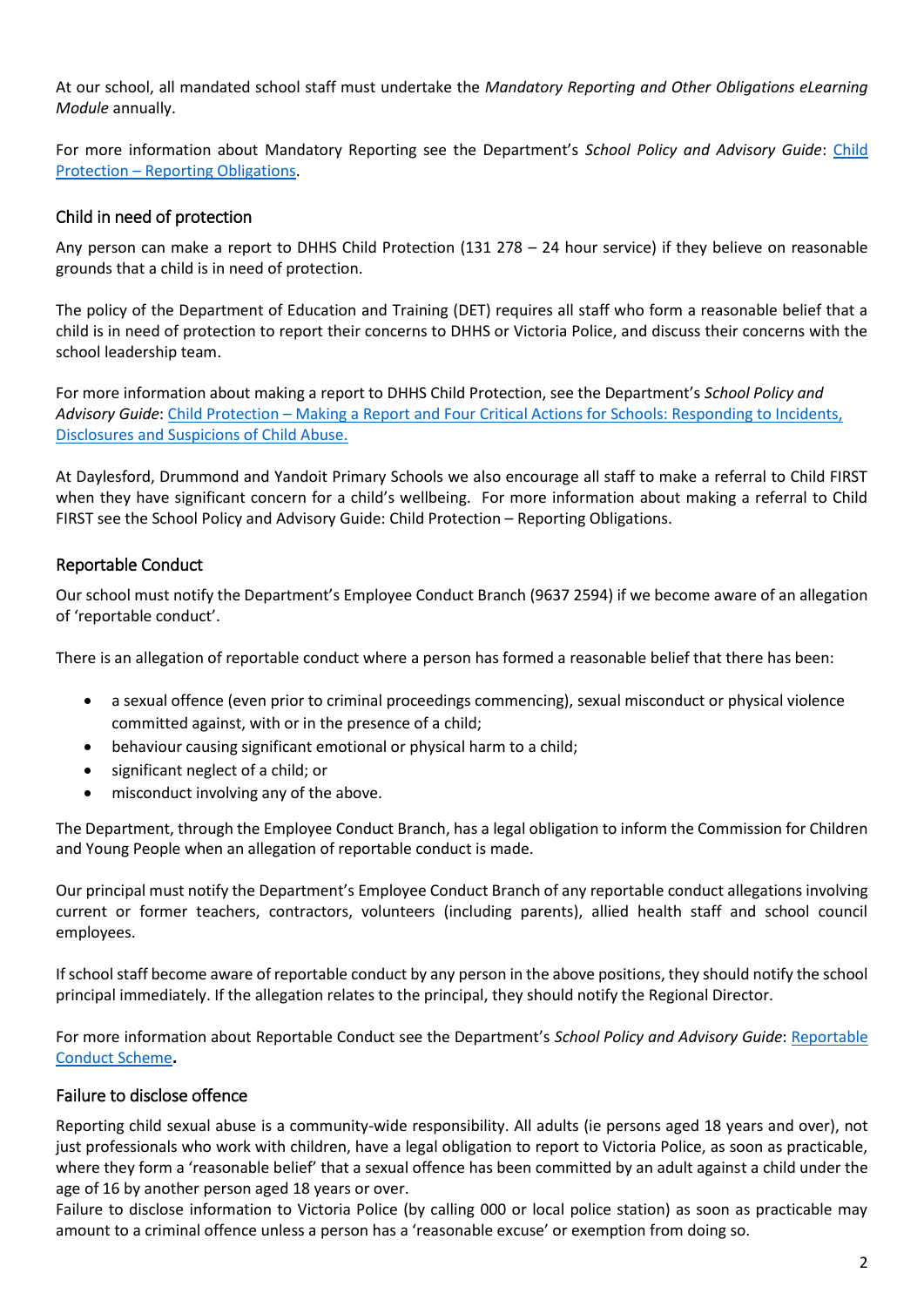"Reasonable belief" is not the same as having proof. A 'reasonable belief' is formed if a reasonable person in the same position would have formed the belief on the same grounds.

For example, a 'reasonable belief' might be formed when:

- a child states that they have been sexually abused
- a child states that they know someone who has been sexually abused (sometimes the child may be talking about themselves)
- someone who knows a child states that the child has been sexually abused
- professional observations of the child's behaviour or development leads a mandated professional to form a belief that the child has been sexually abused
- signs of sexual abuse leads to a belief that the child has been sexually abused.

"Reasonable excuse" is defined by law and includes:

- fear for the safety of any person including yourself or the potential victim (but not including the alleged perpetrator or an organisation)
- where the information has already been disclosed, for example, through a mandatory report to DHHS Child Protection.

For more information about this reporting obligation, see the Department's *School Policy and Advisory Guide*: [Failure](http://www.education.vic.gov.au/school/principals/spag/safety/Pages/childprotectobligation.aspx)  [to disclose offence](http://www.education.vic.gov.au/school/principals/spag/safety/Pages/childprotectobligation.aspx)**.** 

# Failure to protect offence

This reporting obligation applies to school staff in a position of authority. This can include principals, assistant principals and campus principals. Any staff member in a position of authority who becomes aware that an adult associated with their school (such as an employee, contractor, volunteer or visitor) poses a risk of sexual abuse to a child under the age of 16 under their care, authority or supervision, must take all reasonable steps to remove or reduce that risk.

This may include removing the adult (ie persons aged 18 years and over) from working with children pending an investigation and reporting your concerns to Victoria Police.

If a school staff member in a position of authority fails to take reasonable steps in these circumstances, this may amount to a criminal offence.

For more information about this reporting obligation, see the Department's *School Policy and Advisory Guide*: [Failure](http://www.education.vic.gov.au/school/principals/spag/safety/Pages/childprotectobligation.aspx)  [to protect offence.](http://www.education.vic.gov.au/school/principals/spag/safety/Pages/childprotectobligation.aspx)

### **Grooming**

Grooming is a criminal offence under the *Crimes Act 1958* (Vic). This offence targets predatory conduct undertaken by an adult to prepare a child, under the age of 16, to engage in sexual activity at a later time. Grooming can include communicating and/or attempting to befriend or establish a relationship or other emotional connection with the child or their parent/carer.

For more information about this offence and reporting obligations see: [Child Exploitation and Grooming.](https://www.education.vic.gov.au/school/teachers/health/childprotection/Pages/expolitationgrooming.aspx)

# RELATED POLICIES AND FURTHER INFORMATION

Statement of Commitment to Child Safety, Child Safety Policy

# REVIEW CYCLE

This policy was last updated November 2019 and is scheduled for review on November 2020.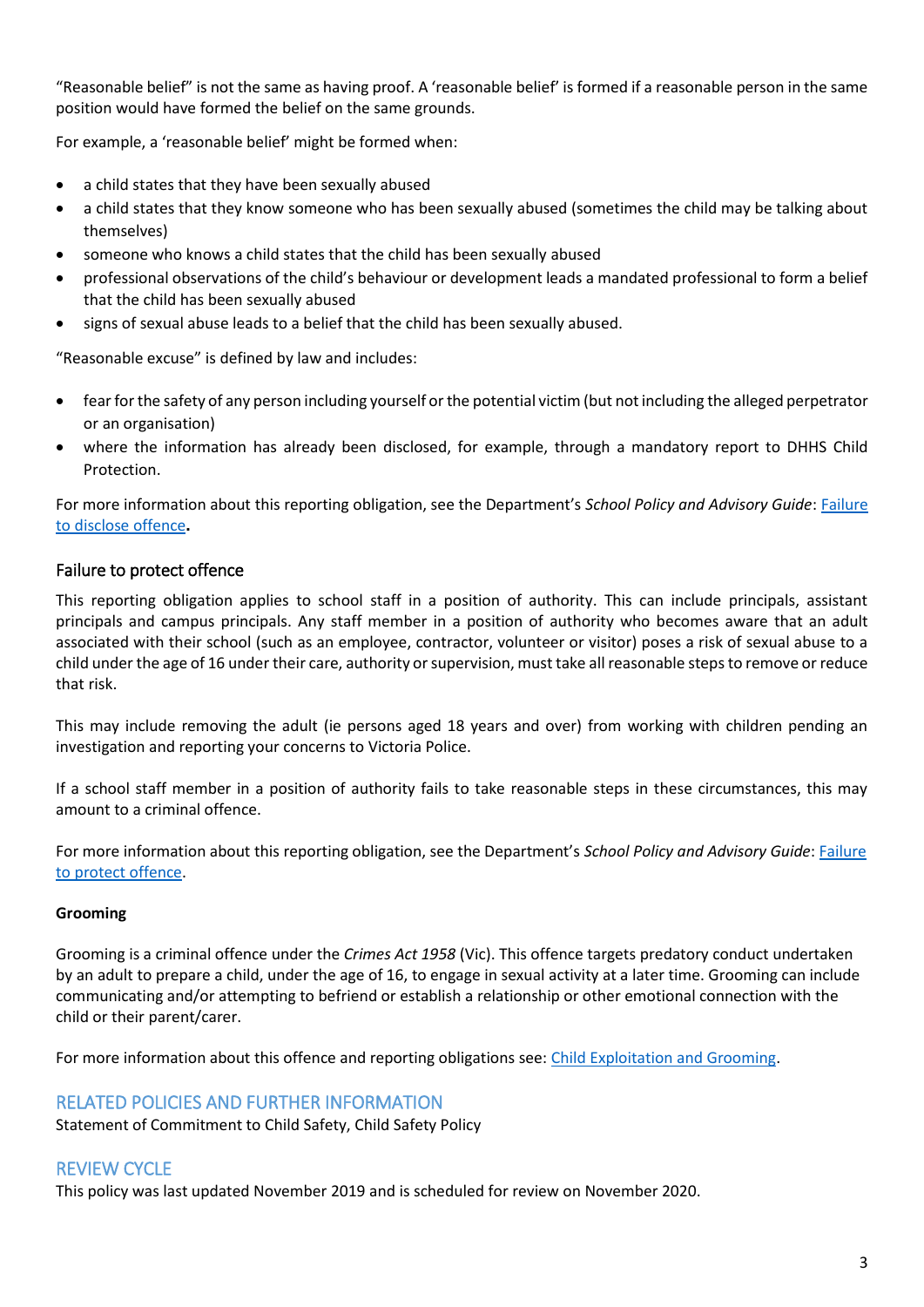# APPENDIX A CHILD SAFETY REPORTING PROCEDURES AT DAYLESFORD, DRUMMOND AND YANDOIT PRIMARY SCHOOLS

#### **For students**

- All students should feel safe to speak to any staff member to raise any concerns about their safety or any other concerns that they have.
- If a student does not know who to approach at Daylesford, Drummond and Yandoit Primary Schools they should start with their classroom teacher or the Welfare/Assistant Principal.

### **Managing disclosures made by students**

#### *When managing a disclosure you should:*

- listen to the student and allow them to speak
- stay calm and use a neutral tone with no urgency and where possible use the child's language and vocabulary (you do not want to frighten the child or interrupt the child)
- be gentle, patient and non-judgmental throughout
- highlight to the student it was important for them to tell you about what has happened
- assure them that they are not to blame for what has occurred
- do not ask leading questions, for example gently ask, "What happened next?" rather than "Why?"
- be patient and allow the child to talk at their own pace and in their own words
- do not pressure the child into telling you more than they want to, they will be asked a lot of questions by other professionals and it is important not to force them to retell what has occurred multiple times
- reassure the child that you believe them and that disclosing the matter was important for them to do
- use verbal facilitators such as, "I see", restate the child's previous statement, and use non-suggestive words of encouragement, designed to keep the child talking in an open-ended way ("what happened next?")
- tell the child in age appropriate language you are required to report to the relevant authority to help stop the abuse, and explain the role of these authorities if appropriate (for a young child this may be as simple as saying "I will need to talk to people to work out what to do next to help you").

#### *When managing a disclosure you should AVOID:*

- displaying expressions of panic or shock
- asking questions that are investigative and potentially invasive (this may make the child feel uncomfortable and may cause the child to withdraw)
- going over the information repeatedly (you are only gathering information to help you form a belief on reasonable grounds that you need to make a report to the relevant authority)
- making any comments that would lead the student to believe that what has happened is their fault
- making promises to the child about what will occur next or that things will be different given the process can be unpredictable and different for each child depending on their circumstances (instead reassure them that you and others will do your best to help).

#### **General procedures**

Our school will follow the *[Four Critical Actions for Schools: Responding to Incidents, Disclosures and Suspicions of](https://www.education.vic.gov.au/Documents/about/programs/health/protect/FourCriticalActions_ChildAbuse.pdf)  [Child Abuse](https://www.education.vic.gov.au/Documents/about/programs/health/protect/FourCriticalActions_ChildAbuse.pdf)* (Four Critical Actions) when responding to incidents, disclosures and suspicions of child abuse.

All staff at our school who believe that a child is in need of protection, even if it doesn't meet the threshold required for mandatory reporting or the staff member is not a mandatory reporter, should in the first instance, speak to the Assistant Principal or should make the required reports to DHHS Child Protection and/or Victoria Police as necessary.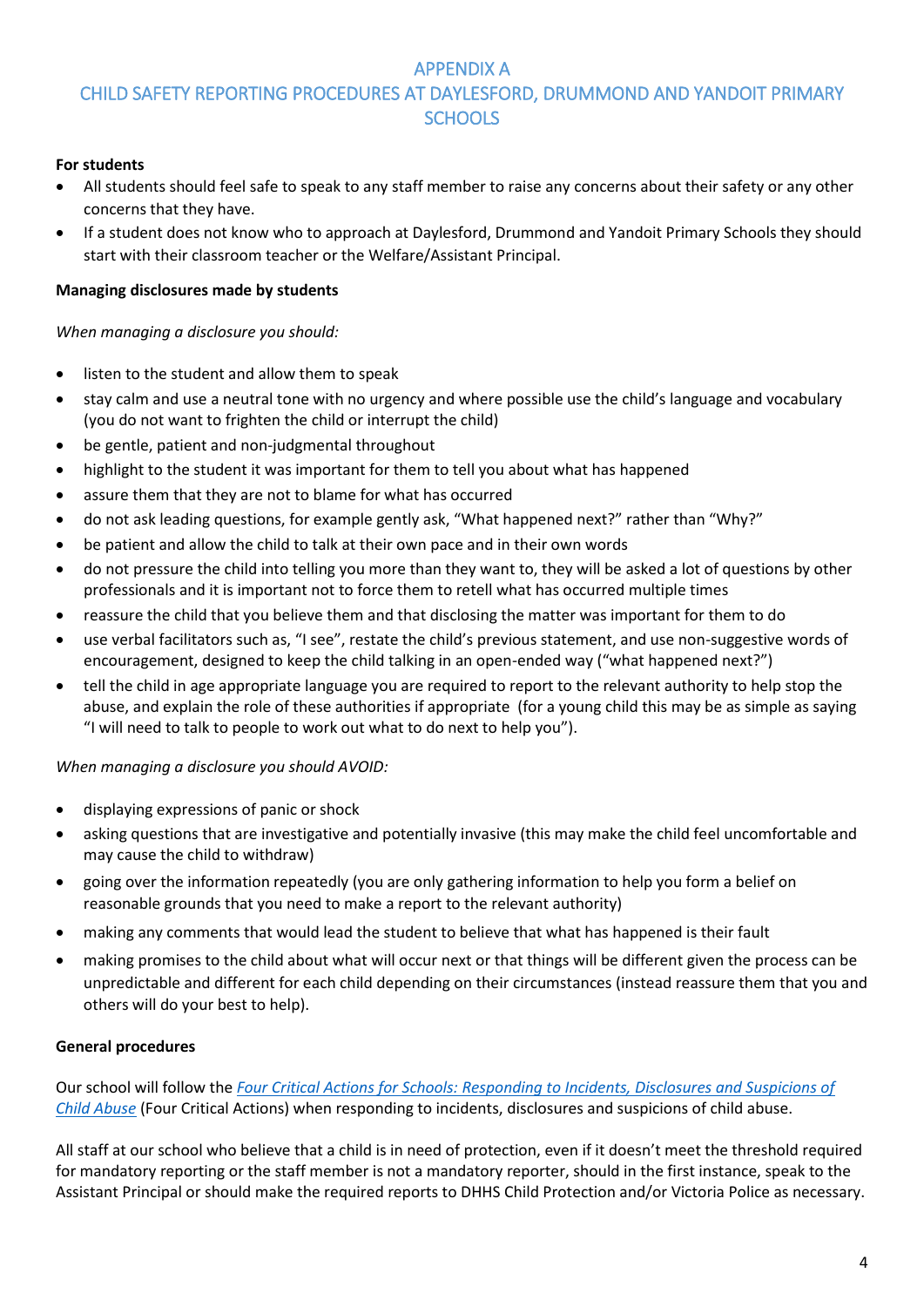At our school the Principal and Assistant Principal will be responsible for monitoring overall school compliance with this procedure.

Nothing in this procedure prevents a staff member or any other person from reporting to the relevant authorities if they form a reasonable belief that a child is at risk of abuse.

## **Reporting suspicions, disclosures or incidents of child abuse**

### *Responsibilities of all school staff*

If a school staff member reasonably suspects or witnesses an incident of child abuse or receives a disclosure of child abuse, they must:

- If a child is at immediate risk of harm, separate alleged victims and others involved, administer first aid and call 000.
- Speak to Principal and Assistant Principal as soon as possible, who will follow the [Four Critical Actions.](https://www.education.vic.gov.au/Documents/about/programs/health/protect/FourCriticalActions_ChildAbuse.pdf)
- Make detailed notes of the incident or disclosure using the [Responding to Suspected Child Abuse: Template\]](https://www.education.vic.gov.au/Documents/about/programs/health/protect/PROTECT_Schoolstemplate.pdf) and ensure that those notes are kept and stored securely in the security room.
- If the staff member is a mandatory reporter and reasonably believes that a student has suffered physical and/or sexual abuse from which the child's parents have not protected the child, they must make a report to DHHS Child Protection.
- If the staff member has formed a 'reasonable belief' that a sexual offence has been against a child, they must make a report to Victoria Police.

In circumstances where a member of the leadership team disagrees that a report needs to be made, but the staff member has formed a 'reasonable belief' that the child is in need of protection and/or has been the victim of sexual abuse, the staff member must still contact DHHS Child Protection and/or Victoria Police to make the report.

### *Responsibilities of* Principal and Assistant Principal

The Principal and Assistant Principal are responsible for promptly managing the school's response to an incident, suspicion or disclosure of child abuse, and ensuring that the incident, suspicion or disclosure is taken seriously. The Principal and Assistant Principal are also responsible for responding appropriately to a child who makes or is affected by an allegation of child abuse.

If the Principal and Assistant Principal receives a report from a school staff member or member of the school community of a suspicion, disclosure or incident of child abuse, they must:

- Follow th[e Four Critical Actions](https://www.education.vic.gov.au/Documents/about/programs/health/protect/FourCriticalActions_ChildAbuse.pdf) as soon as possible, including:
	- o Responding to an emergency
	- o Reporting to authorities/referring to services
	- o Contacting parents/carers and
	- o Providing ongoing support.
- Make detailed notes of the incident or disclosure, including actions taken using the [Responding to Suspected](https://www.education.vic.gov.au/Documents/about/programs/health/protect/PROTECT_Schoolstemplate.pdf)  [Child Abuse: Template\]](https://www.education.vic.gov.au/Documents/about/programs/health/protect/PROTECT_Schoolstemplate.pdf) and ensure that those notes are kept and stored securely in the security room. They are also responsible for ensuring that any staff member who reported the incident, disclosure or suspicion to them also makes and keeps notes of the incident.
- At Daylesford, Drummond and Yandoit Primary Schools the Principal and Assistant Principal will be responsible for ensuring that there is a prompt response to the disclosure and that the child is appropriately supported.

If the Principal and Assistant Principal responsible above are unavailable, the Unit Leaders will take on the role and responsibilities described in this section.